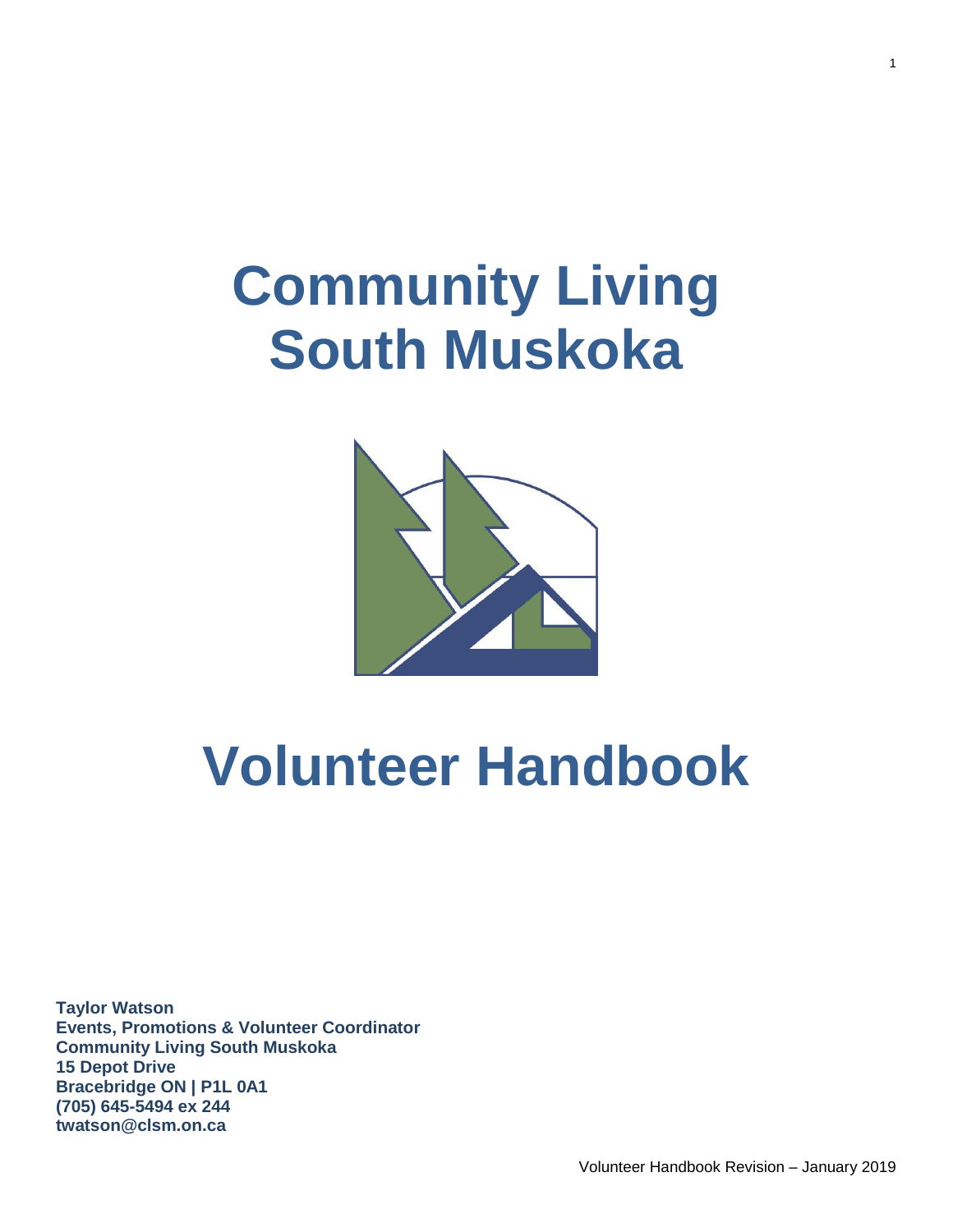### **WELCOME!**

The purpose of this handbook is to provide you with information that will help you make the most of your Volunteer experience at Community Living South Muskoka. Throughout this handbook our organization may be referred to as Community Living South Muskoka or by its acronym CLSM.

In these pages, you will find information about CLSM, our mission and vision statement, and guiding principles as well as a wealth of practical information useful to the Volunteer.

While CLSM has tried to cover most of the bases here, we cannot include one very important piece: face – to – face communication. No matter how complete, this handbook does not replace discussing ideas and observation with the Volunteer Coordinator. Questions about the Volunteer program should be directed to the Volunteer Coordinator. Please feel free to speak with me at any time.

CLSM appreciates that the contribution you make is unique and of tremendous importance to the people whose lives you will touch. We trust that this benefit is mutual, and strive to make it so. Please let us know how we can better support you in your Volunteer role.

CLSM hopes you find this booklet informative and helpful as you begin your Volunteer experience.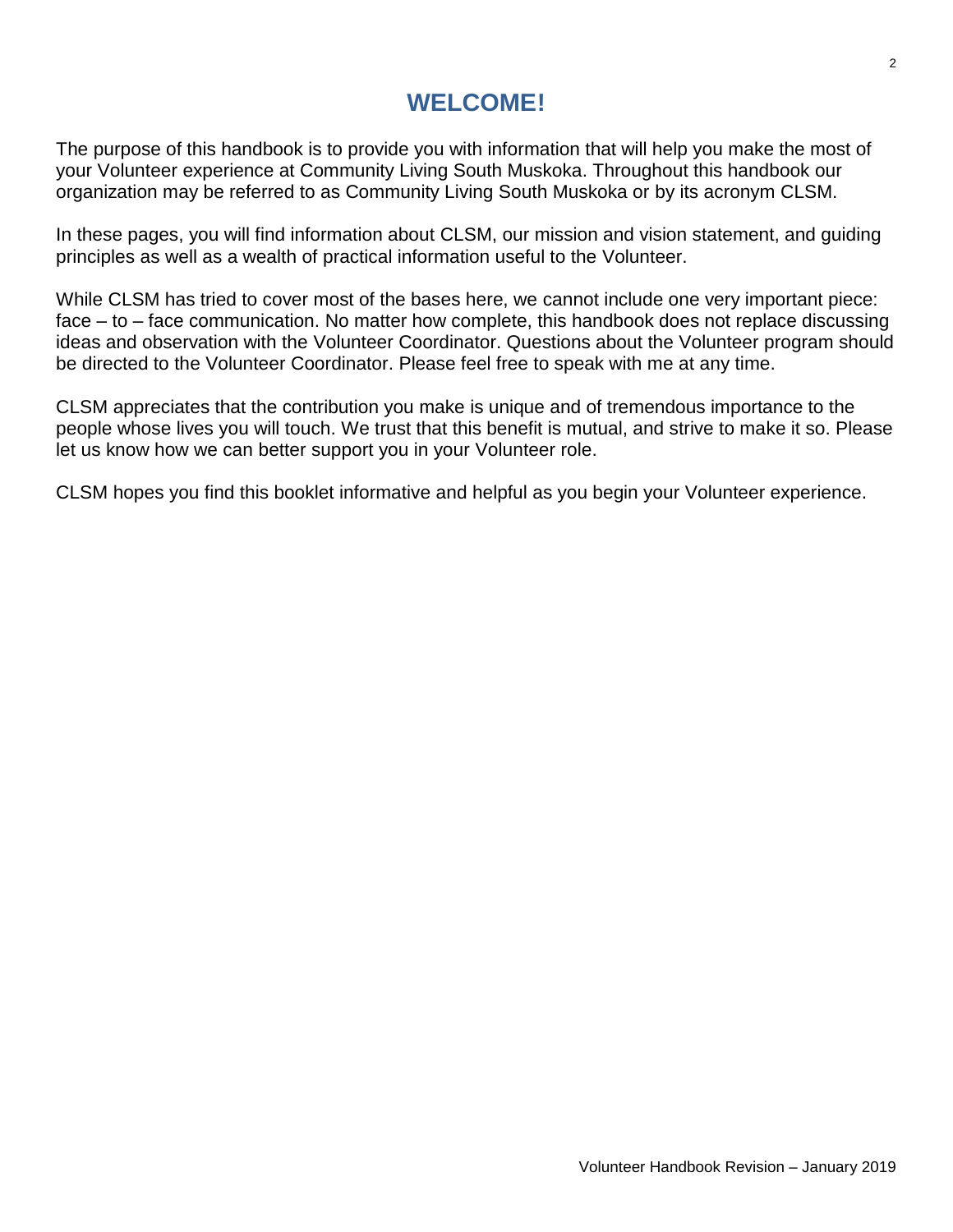

Founded in 1960 by a group of concerned parents and incorporated in 1967, Community Living South Muskoka (CLSM) is a registered charity that provides support to over 400 individuals with a developmental disability and their families. CLSM serves individuals residing in South Muskoka from Severn Bridge and Port Severn/ Honey Harbour to the South and from

Mactier to midway between Bracebridge and Huntsville in the North. For Respite Services and Family Home programs we support individuals in the entire District of Muskoka.

## **Adult Services**

#### **Community Participation Supports**

The goal of our CPS service is to ensure that everyone participates fully and



is a valued community member. To accomplish this, we provide individualized supports that meet personal goals as identified through person centred planning. We support people to participate in recreation, leisure and hobbies in their community. We also provide support to create volunteering opportunities and pre-employment supports. When not out in community, our skilled staff provides a respite day support model in one of our two main locations in

Bracebridge and Gravenhurst with a focus on fun and socialization.

#### **Employment Services**

This service advances the training and employment options within the community for adults with developmental disabilities. Job coaches assist with obtaining employment and provide one to one assistance while the individual learns the tasks required on the job site.

#### **Accommodation Services**

Community Living South Muskoka operates a number of accommodation services and options to ensure that individuals have appropriate homes that they are able to call their own. Staff provide support and training to assist people to live in the community and to become independent, responsible citizens. Accommodation services offered include Group Homes, Supported Independent Living, Enhanced Supported Independent Living and Family Home.

#### **Family Home Program**

The Family Home Program provides support to adults and children with developmental disabilities who have chosen to live as part of a family in their own community. It is the goal of the Family Home Program to provide all adults and children with developmental disabilities with a supported, integrated, yet independent living option.

#### **Adult Respite Services**

Adult respite is available to families who care for individuals 18 and over with a developmental disability by assisting them to arrange for a short break from the full time responsibility of caregiving.

#### **Passport Services**

Community Living South Muskoka provides individually tailored supports, matched to goals and needs to individuals who receive Passport funding through the Ministry of Community and Social Services. Facilitating participation requires highly skilled direct support professionals who are committed to diverse, flexible, seamless and reliable supports. We help families to have a stress free experience by coordinating the desired supports and services, recruiting, hiring and supervising trained professional and managing the financial and administrative responsibilities.

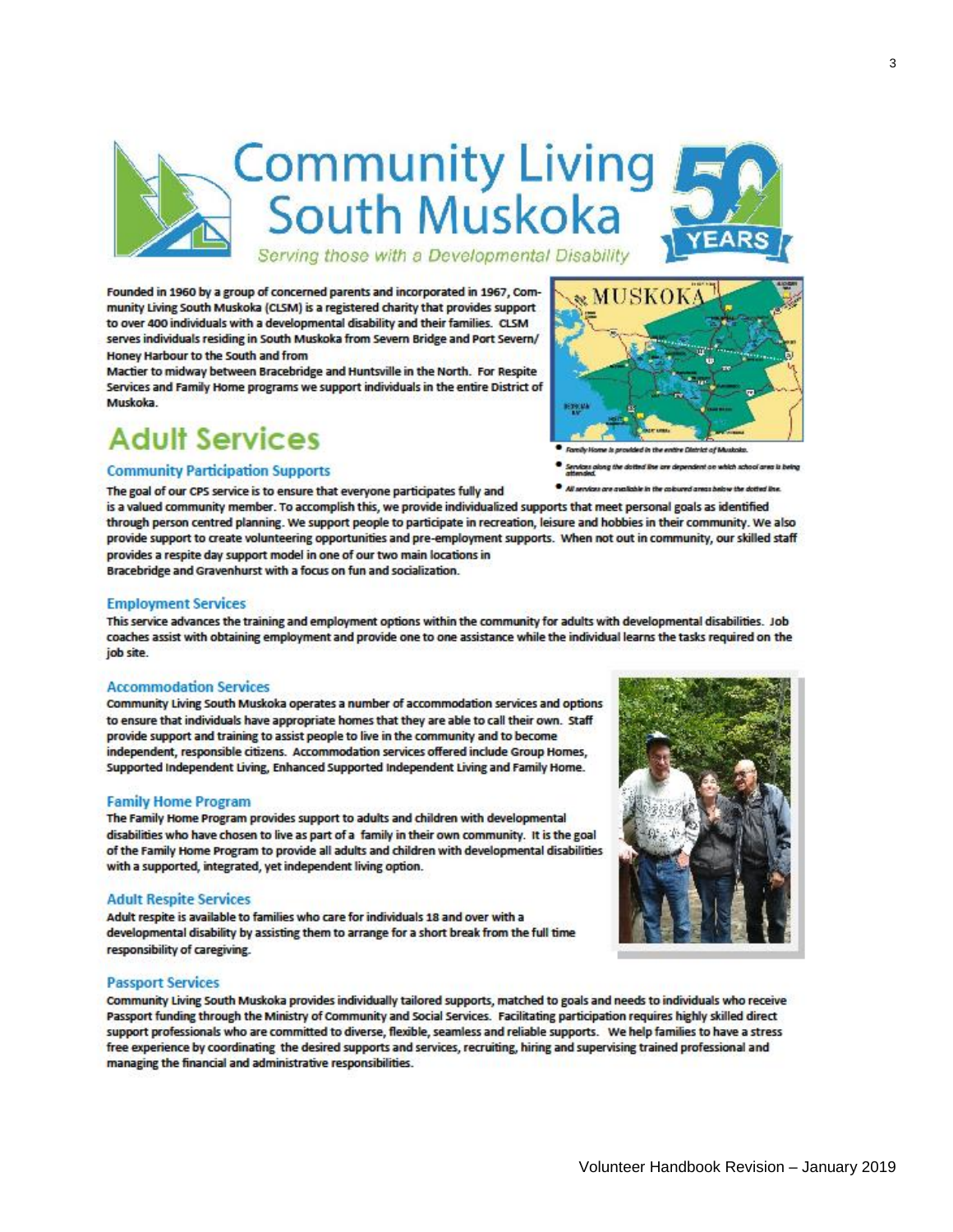## **Children's Services**

#### **Special Needs Resource Teacher Program**

Special Needs Resource Teachers serve children ages 2 to 6 years of age who have one or more delays in their development. The goal of the service is to ensure that Muskoka has an inclusive early year's system, with Special Needs Resourcing providing support to both the child's developmental needs and the Early Years Licensed Providers. Our Resource Teachers performs the role of a case manager and assist the family in accessing services for their child. The Resource Teacher Program also oversees the Childcare Program Assistant funding, ensuring an extra pair of hands so children with complex needs can attend both licensed childcare and summer camps.

#### **Family Support Program**

Our Family Support Workers support families who have children and youth ages 3 to 18 years who have a developmental disability. Their role is to help families' access resources to enhance their child's development and ensure they can fully participate at both school and in their communities. The Family Support Worker acts as a case manager, coordinating resources and assisting in the development of an individual family support plan including both life and school transition goals.



#### **Children's Respite Services**

Respite Services are designed to provide the primary caregiver of a

child with special needs with a break from caregiving responsibilities. It can take place in a variety of settings, and is flexible in time from a few hours to overnight breaks.

## **Volunteers**

Volunteering is a great way to use your talent, develop new skills, meet people, contribute to the community, and to be involved! If you would like to volunteer with us or would like more information please contact Taylor Watson, Tel: (705) 645-5494 x.244 or email: twatson@clsm.on.ca. If you would like to view the Community Living South Muskoka Volunteer Handbook please visit our website at www.clsm.on.ca.

## **Vision, Mission & Values**

Vision - The "Go To" expert for those impacted by a developmental disability.

Mission - Community Living South Muskoka provides lifetime support to all those impacted by a developmental disability, utilizing skilled staff and effective partnerships involving the individual, the family and the community with the result that the individual is accepted as a valued community member.

#### **Key Values -**

• Excellence

Excel in leadership, accountability, best practices and social inclusiveness to ensure continued quality service.

- Trust
	- Garner trust in all our relationships based upon honesty and integrity.
- Respect

Value people for their uniqueness and contributions, while appreciating differences.

## Contact

**Community Living South Muskoka** 15 Depot Drive, Bracebridge, ON P1L 0A1 Tel: (705) 645-5494 Fax: (705) 645-4621 www.clsm.on.ca www.morrisonmeadows.com

Chief Executive Officer - Krista Haiduk-Collier Tel: (705) 645-5494 x. 226 **Chief Financial Officer - Kelly Miles** Tel: (705) 645-5494 x. 248 **Chief Operating Officer - Gene Greenhalgh** Tel: (705) 645-5494 x. 232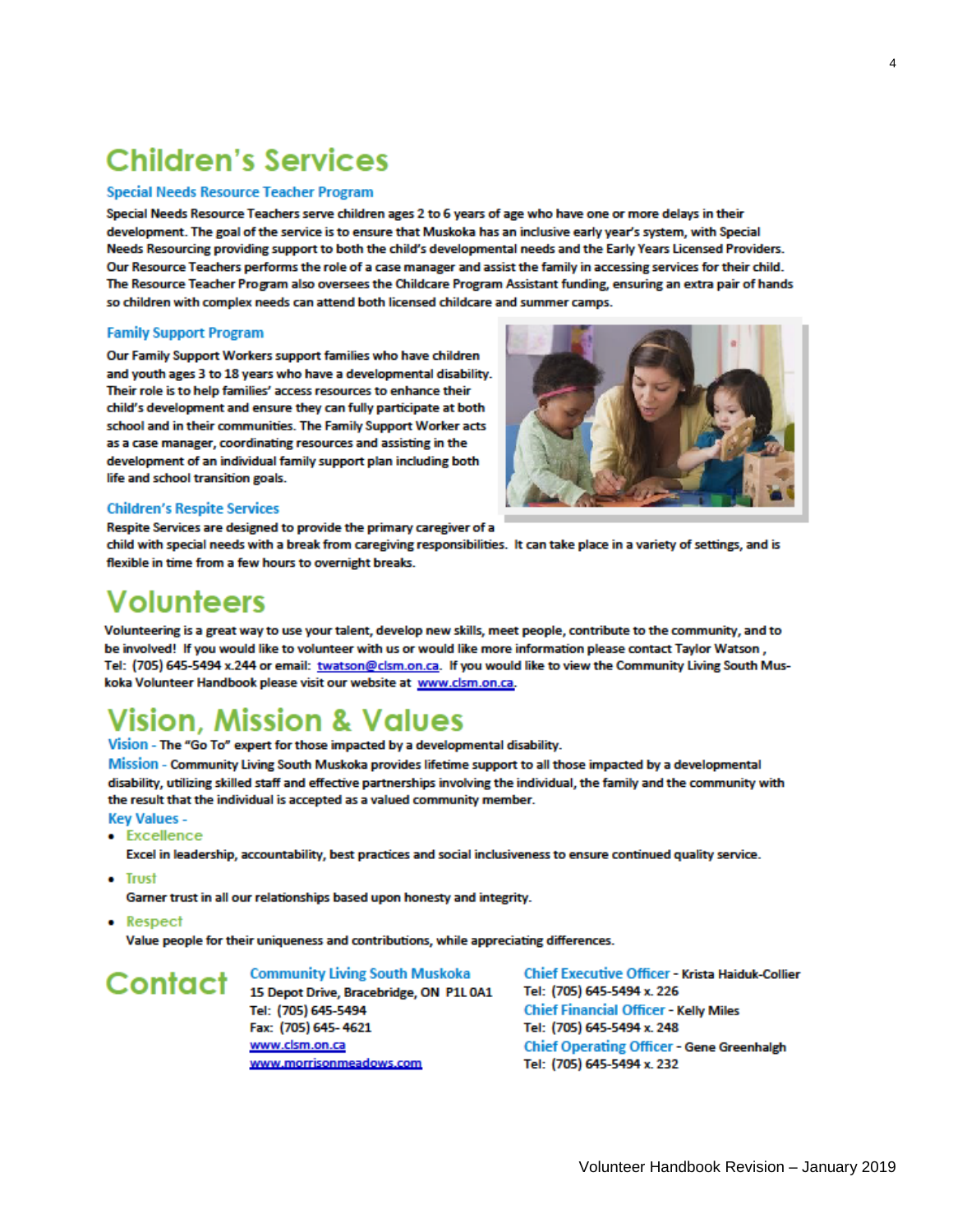| <b>Community Living South Muskoka (CLSM)</b><br><b>Strategic Plan</b><br>October 2015                                                                                                                                          |                   |                                                                                                                                                                                                                                                                                                          |                                                                                                                                                                                                                             | <b>DEVELOPMENTALLY</b><br><b>DISABLED INDIVIDUAL</b><br><b>VISION</b><br>The "Go To" expert for those impacted by a developmental disability |                                                                                                                      |                                                                                                           |                                                                                                                              |  |
|--------------------------------------------------------------------------------------------------------------------------------------------------------------------------------------------------------------------------------|-------------------|----------------------------------------------------------------------------------------------------------------------------------------------------------------------------------------------------------------------------------------------------------------------------------------------------------|-----------------------------------------------------------------------------------------------------------------------------------------------------------------------------------------------------------------------------|----------------------------------------------------------------------------------------------------------------------------------------------|----------------------------------------------------------------------------------------------------------------------|-----------------------------------------------------------------------------------------------------------|------------------------------------------------------------------------------------------------------------------------------|--|
|                                                                                                                                                                                                                                |                   |                                                                                                                                                                                                                                                                                                          |                                                                                                                                                                                                                             | <b>MISSION</b>                                                                                                                               |                                                                                                                      |                                                                                                           |                                                                                                                              |  |
|                                                                                                                                                                                                                                |                   | Community Living South Muskoka provides lifetime support to all those impacted by a developmental disability, utilizing skilled staff and effective partnerships involving the individual, the<br>family and the community with the result that the individual is accepted as a valued community member. |                                                                                                                                                                                                                             |                                                                                                                                              |                                                                                                                      |                                                                                                           |                                                                                                                              |  |
|                                                                                                                                                                                                                                | <b>KEY VALUES</b> |                                                                                                                                                                                                                                                                                                          |                                                                                                                                                                                                                             |                                                                                                                                              |                                                                                                                      |                                                                                                           |                                                                                                                              |  |
| <b>EXCELLENCE</b><br>Excel in leadership, accountability, best practices and social<br>inclusiveness to ensure continued quality service.                                                                                      |                   |                                                                                                                                                                                                                                                                                                          |                                                                                                                                                                                                                             | <b>TRUST</b><br>Garner trust in all our relationships based upon honesty and<br>integrity.                                                   |                                                                                                                      | <b>RESPECT</b><br>Value people for their uniqueness and contributions,<br>while appreciating differences. |                                                                                                                              |  |
| SUCCESS FACTORS → Performance Measures                                                                                                                                                                                         |                   |                                                                                                                                                                                                                                                                                                          |                                                                                                                                                                                                                             |                                                                                                                                              |                                                                                                                      |                                                                                                           |                                                                                                                              |  |
| A Highly Valued Community Organization<br>We will work to ensure that the community<br>recognizes, respects and is inspired by CLSM, its<br>success stories and its high quality affordable services.                          |                   |                                                                                                                                                                                                                                                                                                          | A Leader in Innovation<br>We will work to increase the proportion of direct<br>funding coming in to CLSM to strengthen our funding<br>base. We will explore diversified revenue streams and<br>innovative service programs. |                                                                                                                                              | <b>Person Centred</b><br>We will focus on the individual to maximize their<br>abilities.                             |                                                                                                           | <b>Valued, Skilled Staff</b><br>We will invest in our staff to build skill, confidence<br>and tenure.                        |  |
| <b>PRIORITIES</b> $\rightarrow$ Goals                                                                                                                                                                                          |                   |                                                                                                                                                                                                                                                                                                          |                                                                                                                                                                                                                             |                                                                                                                                              |                                                                                                                      |                                                                                                           |                                                                                                                              |  |
| Become well known through identifying champions<br>and developing and implementing a communication<br>and social media strategy.                                                                                               |                   |                                                                                                                                                                                                                                                                                                          | Explore alternate revenue streams from such sources<br>as health, education and the private sector.                                                                                                                         |                                                                                                                                              | Train all staff in utilizing tools such as "SMART Goal<br>Setting" to ensure individuals achieve success.            |                                                                                                           | Engage staff in personal visioning regarding their<br>development as Community Living staff.                                 |  |
| Build trust in constituents, staff, community members<br>both professional and public, individuals with<br>developmental disabilities and their families.<br>Expand the positive based model to involve all CLSM<br>locations. |                   |                                                                                                                                                                                                                                                                                                          | Indicate to Ontario post-secondary institutions our<br>willingness to be partners in research that has the<br>potential to enrich service to those we serve.                                                                |                                                                                                                                              |                                                                                                                      |                                                                                                           | Develop a learning culture to encourage continuous                                                                           |  |
|                                                                                                                                                                                                                                |                   |                                                                                                                                                                                                                                                                                                          | Connect with Transitional Aged Youth as they move<br>from Special Services at Home at age 18 years to<br>direct funding and market the services and supports<br>available through CLSM.                                     |                                                                                                                                              | Provide broader community experiences for the<br>individuals we serve and celebrate and expand on<br>their learning. |                                                                                                           | education and personal growth.                                                                                               |  |
|                                                                                                                                                                                                                                |                   |                                                                                                                                                                                                                                                                                                          |                                                                                                                                                                                                                             |                                                                                                                                              |                                                                                                                      |                                                                                                           | Identify staff who champion the Mission, Vision and<br>Values. Recognize staff talent and utilize in<br>succession planning. |  |
| Streamline operations by continuing to increase<br>technical efficiency and increasing time available to<br>people supported.                                                                                                  |                   | Enhance post-secondary student placements within<br>the agency to attract qualified future staff.                                                                                                                                                                                                        |                                                                                                                                                                                                                             | Develop innovative community opportunities for the<br>individuals we serve.                                                                  |                                                                                                                      | Develop a recruitment strategy that incorporates the                                                      |                                                                                                                              |  |
|                                                                                                                                                                                                                                |                   | Explore innovative programs to offer a variety of<br>individualized accommodation choices.                                                                                                                                                                                                               |                                                                                                                                                                                                                             |                                                                                                                                              |                                                                                                                      | Mission, Vision and Values of the agency and the<br>provincial best practice of "Core Competencies".      |                                                                                                                              |  |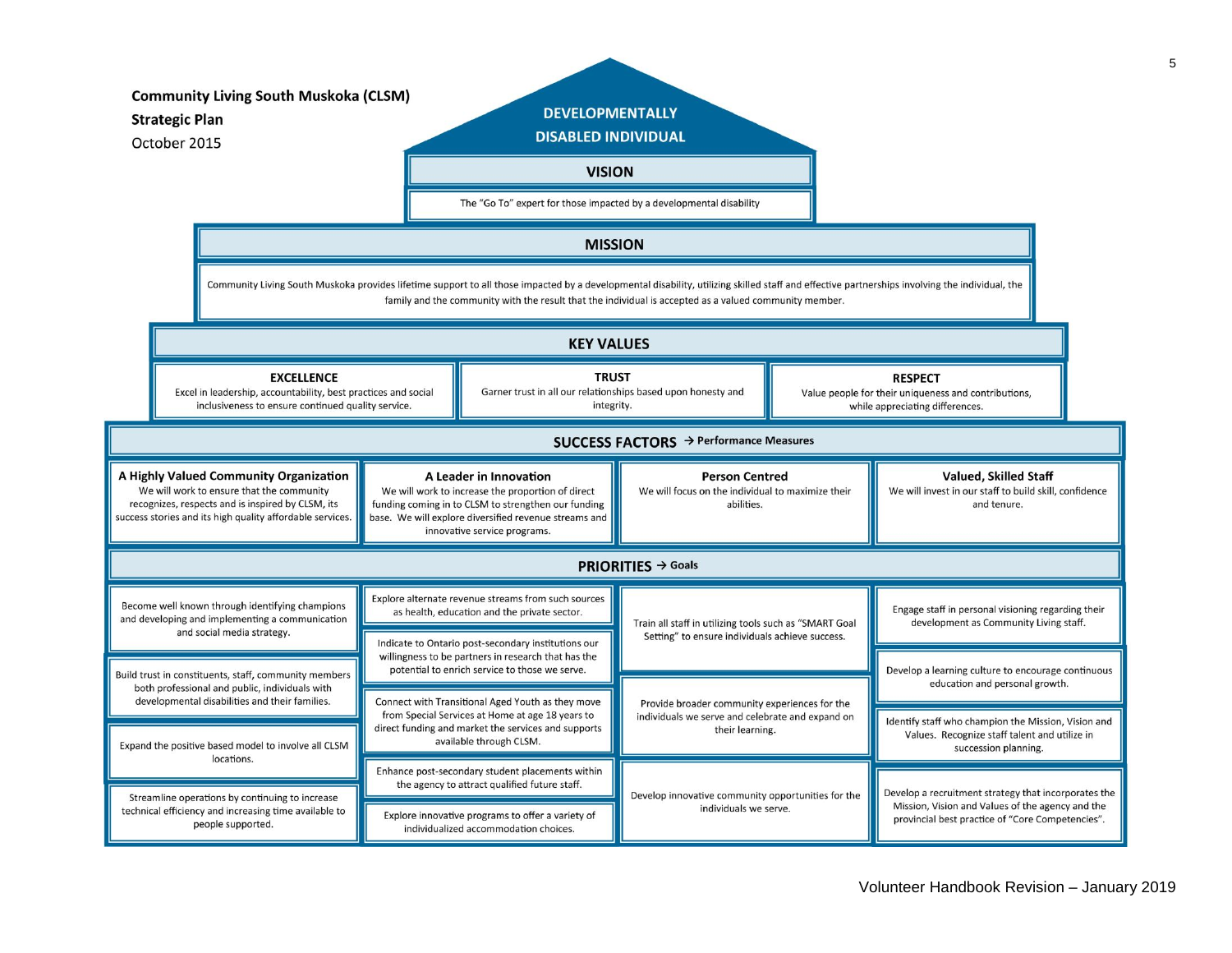

6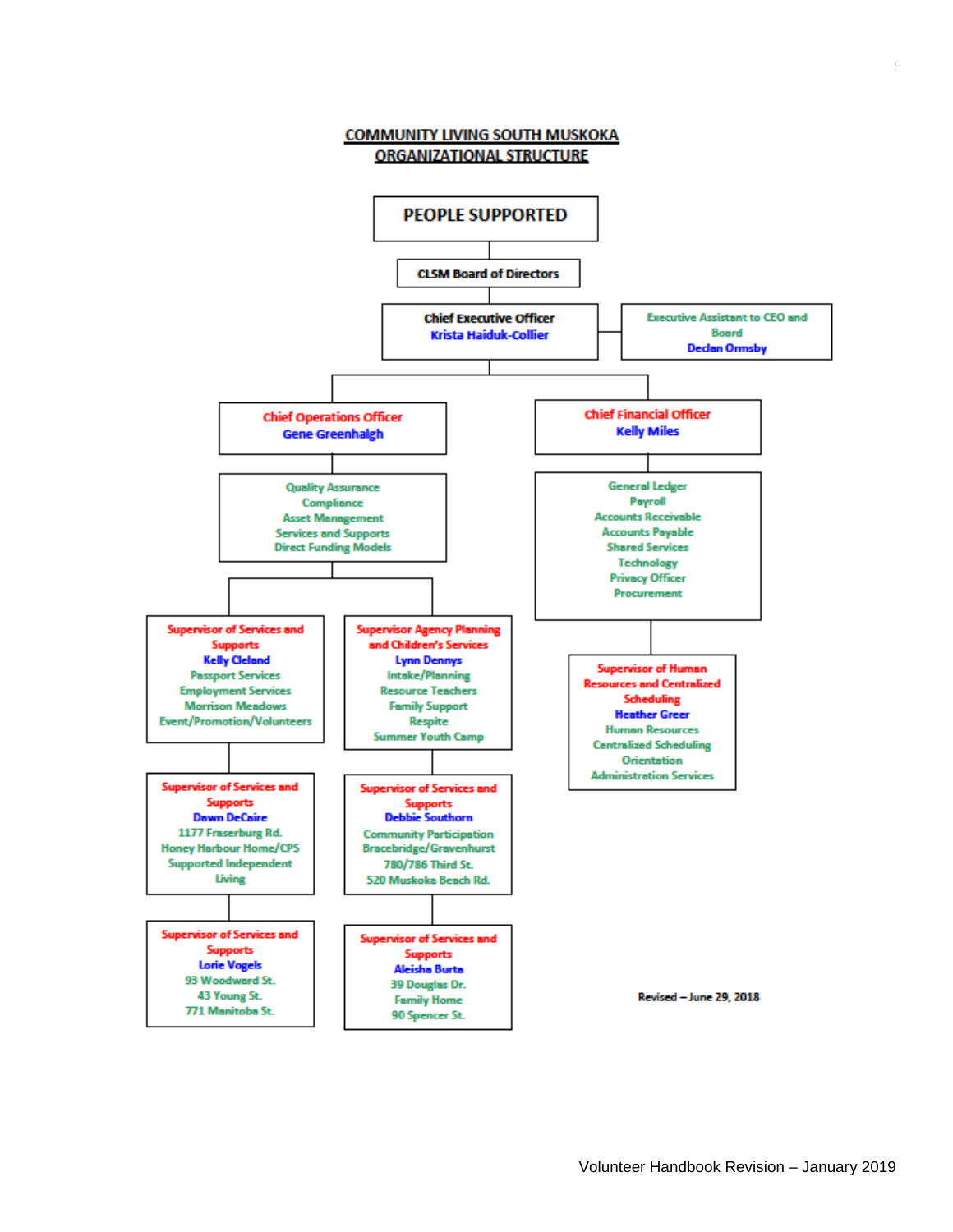## **VOLUNTEERING – A GREAT WAY TO GROW**

At CLSM we will strive to ensure that your Volunteer experience is a positive and rewarding one. There are many areas in which you can become involved with CLSM. Looking through this booklet will give you some idea of what assignments are available. If you have any special skills or talents you would like to share, please let us know! We may be able to arrange a specialized assignment for you.

## **TIPS FOR PROMOTING INDEPENDENCE AND SELF-ESTEEM**

- 1. Get to know the person as an individual by focusing on his/her strengths; help him/her to use these where possible.
- 2. When working with a person involve her/him in any decisions to be made about the activity. Encourage the person to pursue her/interests.
- 3. Encourage the person to be as independent as possible in the activity. Focus on their strengths and abilities.
- 4. Communicate in a way that can be easily understood.
- 5. Treat the person with respect at all times.
- 6. Recognize the person's achievements by letting him/her know when he/she has done well. Praise their successes.
- 7. When visiting or supporting a person in the community you are representing CLSM and you are a role model to the person you are supporting. Please consider this when dressing for the occasion.

## **VOLUNTEERING BENEFITS PEOPLE WHO HAVE A DEVELOPMENTAL DISABILITY**

With your help, the Individuals we support can:

- $\circ$  Be included in their community
- o Develop a new interest or awaken an old one
- o Take part in a community activity
- o Learn a new skill
- $\circ$  Know the joy of friendship

## **VOLUNTEERING BENEFITS YOU**

Through Volunteering, you can:

- o Develop communication skills
- o Enhance your abilities in a particular area
- o Hone your creativity
- o Develop organizational skills
- o Realize the joy that comes from making a difference in another person's life
- o Educational opportunities
- o Opportunities for new experiences
- o Opportunity to sit on a Volunteer board
- $\circ$  Feeling like a valued member of your community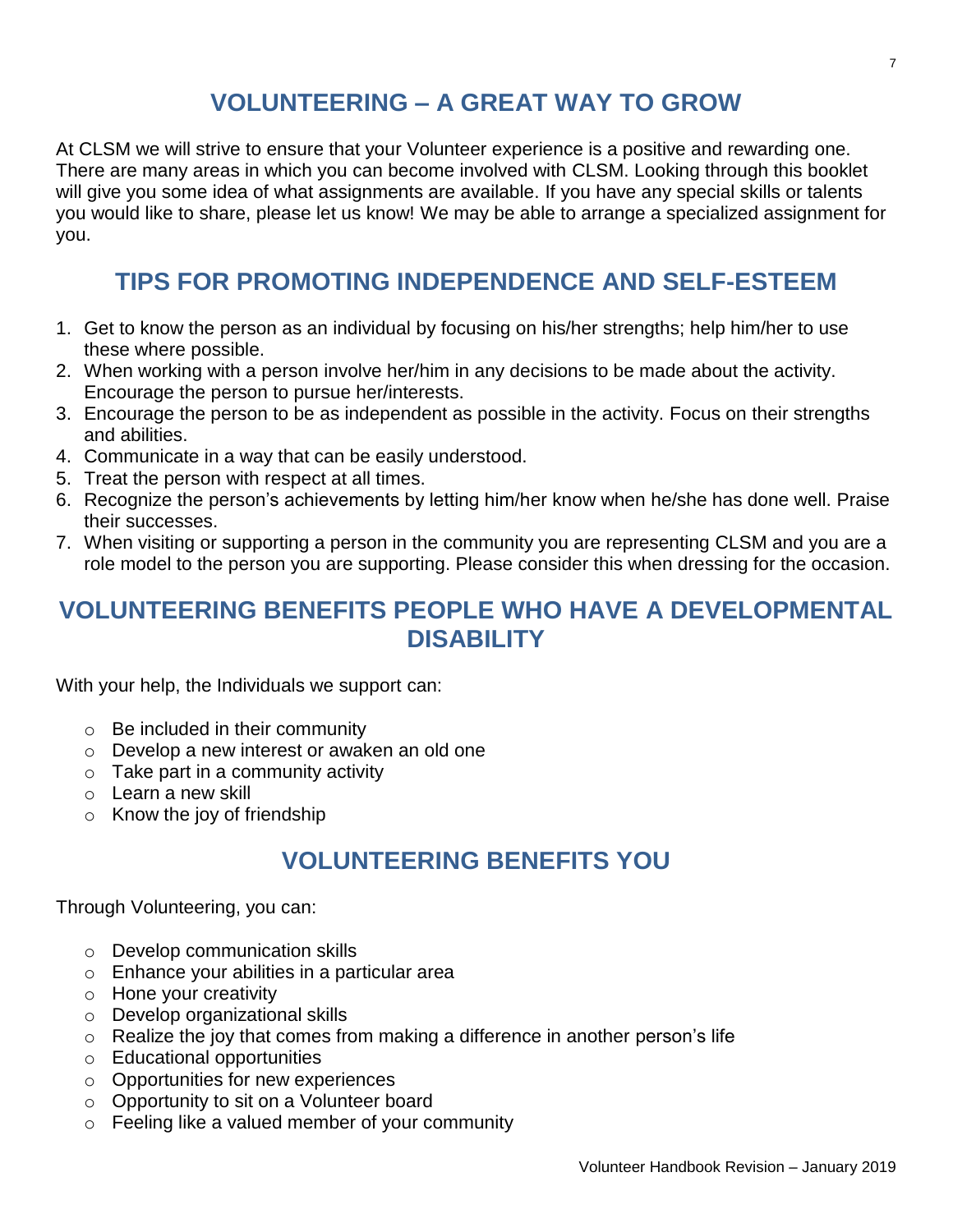- o Use your talent
- o Develop new skills
- o Meet people
- o Contribute to the community
- o Get involved!

## **RIGHTS, RISK, RESPECT AND RESPONSIBILITY**

CLSM must educate people about the fact they have rights, and must support the person's wishes to exercise their rights. We must educate that with every right there is also risk and responsibility. The support we provide doesn't just help people live out their dreams; it also assists them to weigh the risk and responsibility involved in living a meaningful life.

A plan needs to be developed to assist everyone towards making an informed decision. This plan could involve the family/friends/ Volunteers/care providers and/or community professionals but most importantly anyone who the individual we support wants present. It is their plan not ours.

As we provide support we can easily change in many ways. Ask yourself when you are supporting someone "Would I want this treatment for myself or a family member?"

Everyone must realize respect is a two way street. We, however, need to practice a respectful approach in all of our actions as we are the role models.

### **VOLUNTEER RIGHTS**

A Volunteer has the right to:

- o A position that is worthwhile and challenging, and that can promote learning and growth
- o Be trusted with necessary confidential information
- o Information on the agency including our structures, insurance and funding
- o Orientation and training
- o Support, guidance and direction
- o Appropriate recognition
- o Reimbursement for out of pocket expenses whenever arranged
- o Be respected as a team member
- o Evaluation of your job performance
- o To be heard

## **VOLUNTEER RESPONSIBILITIES**

A Volunteer has a responsibility to:

- $\circ$  Be sincere in the offer of service and believe in the value of the Volunteer position
- o Maintain the dignity and integrity of the Volunteer program and CLSM with the public
- o Respect confidentiality
- o Follow agency guidelines
- o Prepare for each work assignment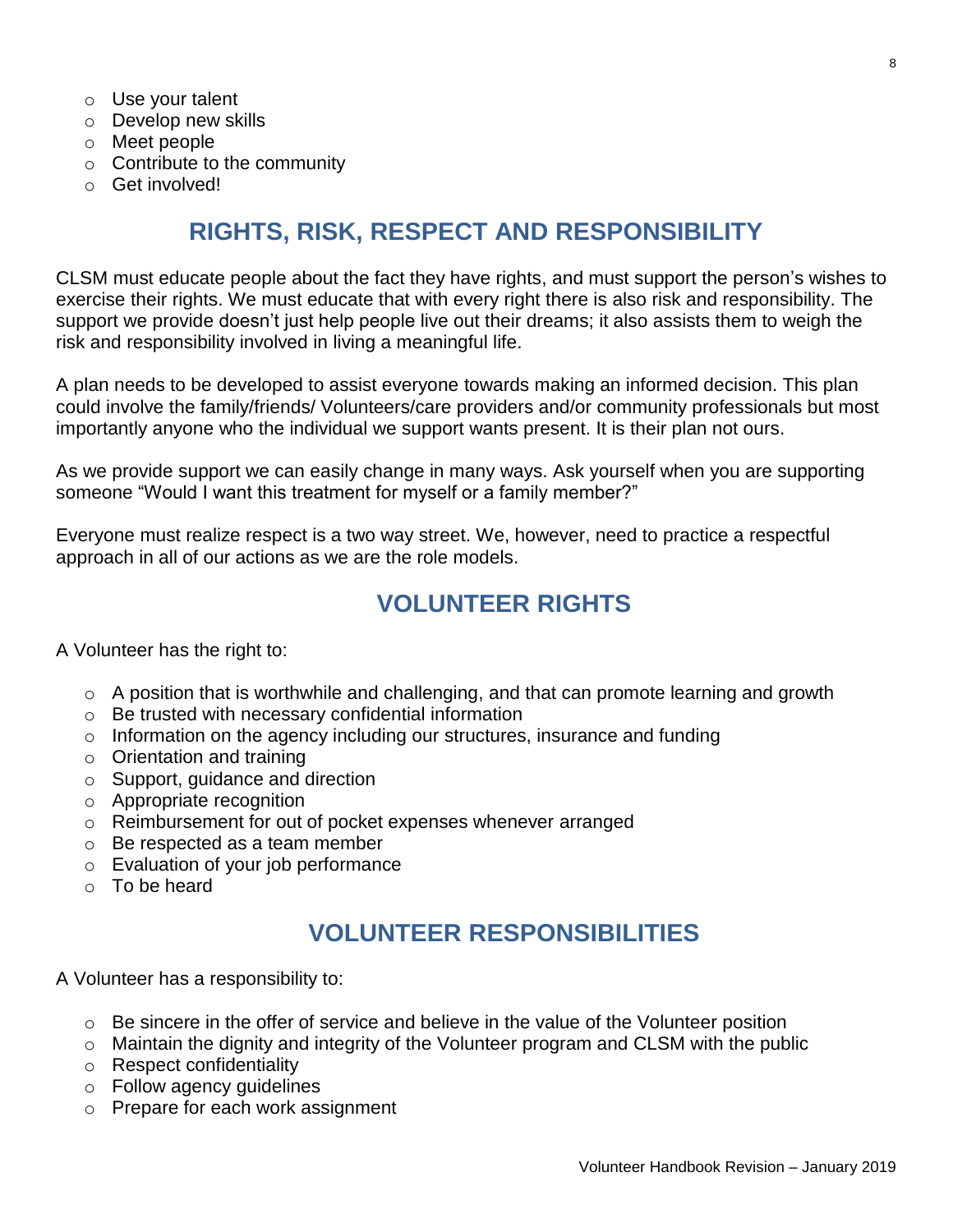- $\circ$  Use time wisely; do not interfere with others work
- o Acknowledge the need for training and participate fully
- $\circ$  Consult with appropriate CLSM staff when unclear on policy or action
- o Provide positive and negative feedback when necessary
- o Refuse money or gifts from individuals (small gifts or trinkets should be graciously accepted)
- o Work as a team member
- $\circ$  Be loyal to the organization
- o Accept the guidance and decisions of the Volunteer Coordinator
- $\circ$  To understand the function of the paid staff, and maintain a smooth working relationship with them and Volunteer responsibly

### **GUIDELINES**

#### *ACCOUNTABILITY*

Keep all appointments, and be prompt. If you are unable to arrive when expected, please notify the appropriate staff member or Volunteer Coordinator

#### *COMMITMENT*

Make a commitment to the welfare of the individual and to the agency. Become familiar with and abide by the policies of CLSM. Commit to safety, and alert staff to any potentially dangerous situations.

#### *CONFIDENTIALITY*

Please respect Individual confidences. Do not discuss a person with others in the community. You should refer anyone requesting information to the appropriate staff member or Volunteer Coordinator. Volunteers will be required to review the Confidentiality Policy and sign and adhere to the Confidentiality Agreement to protect the private nature of information they may hear and see concerning people supported, staff and the organization.

#### *ACCESS TO INDIVIDUAL INFORMATION*

CLSM takes care to ensure that you have access to the information that you need to effectively volunteer. Please remember that this information is confidential. If you feel that you need more information about a particular person, please speak with the appropriate staff member or Volunteer Coordinator.

#### *CONTRIBUTION TO TEAM*

CLSM recognizes the significance of Volunteers as members of the team. Your observations about an individual are important. Please do not hesitate to speak with a member of the team if you have concerns or inquiries about a particular person's situation.

#### *TRAINING*

CLSM treats Volunteers as equal members of the team. Volunteers are encouraged to expand their knowledge and skills in working with people with a developmental disability. Volunteers will be provided free training opportunities through CLSM if necessary including Safe Management Training (SMG), First Aid/CPR, and any other appropriate training to enhance their skills. Archived webcasts and handouts are available on the OTN website at [http://webcast.otn.ca](http://webcast.otn.ca/) for Volunteers to review. If you would like to take advantage of these training opportunities please contact the Volunteer Coordinator.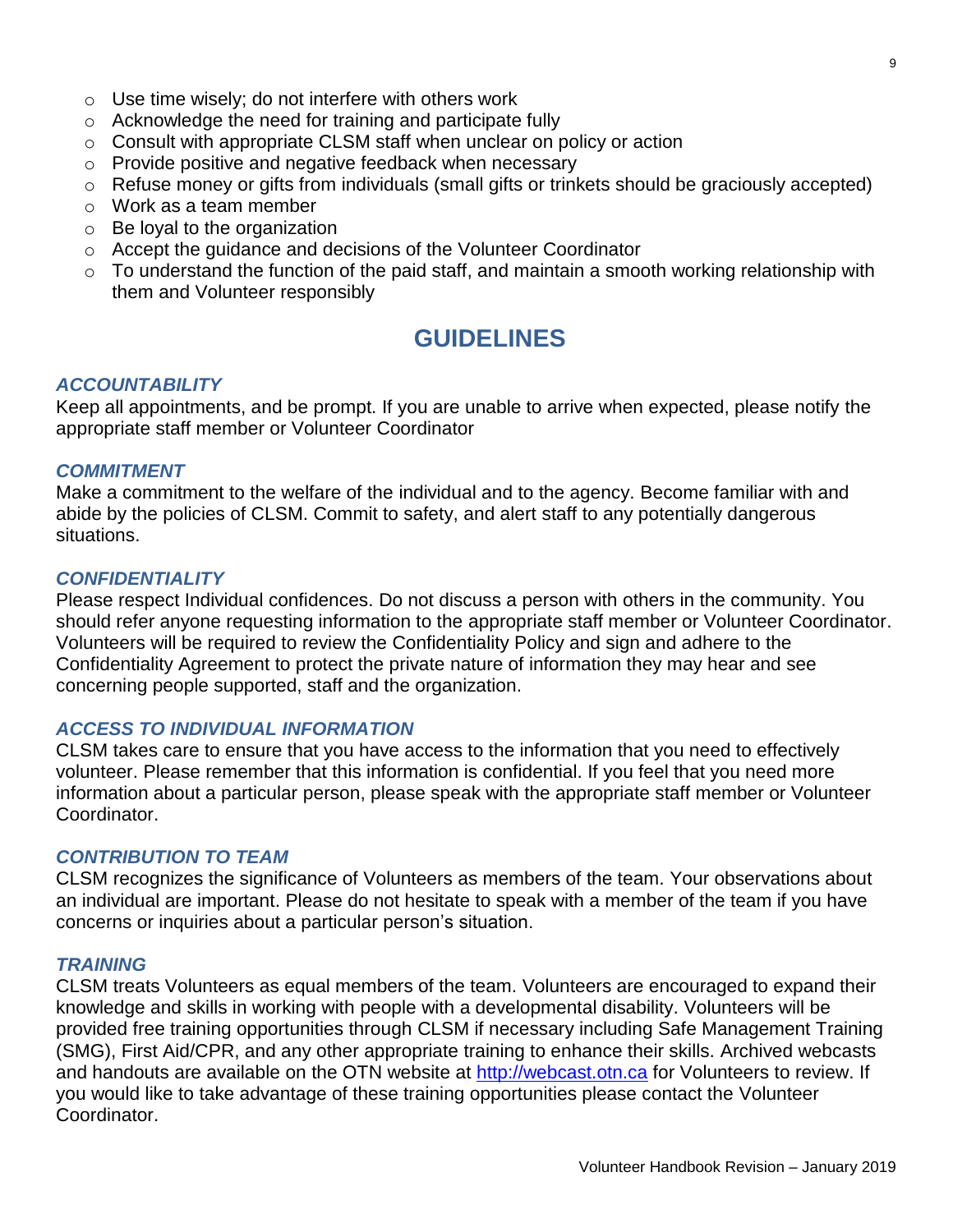#### *BEHAVIOURAL INTERVENTIONS*

Volunteers are not permitted to carry out behavioural intervention strategies for challenging individuals. If a Volunteer be working in a program that supports people with behavioural conditions, the Volunteer will be trained on the appropriate behaviour protocols. Volunteers may be required to complete SMG training. It is the responsibility of staff on shift to handle any behavioural interventions that are required. The sole responsibility of the Volunteer would be to guide other people to safety, assist staff by telephoning for back up support if necessary, and/or to contact the OPP or emergency personnel to assist. The necessary contact numbers will be provided in this document.

#### *DISCRIMINATION*

CLSM accepts no discrimination and is an equal opportunity employer. As a Volunteer you must give fair and impartial treatment everyone you are working with.

#### *HARASSMENT*

Harassment is any improper behaviour by a person that is directed at, and is offensive to, any other person. It includes harassment within the meaning of the Canadian Human Rights Act, including harassment based on the following prohibited grounds of discrimination: race, national or ethnic origin, colour, religion, age, sex, marital status, family status, disability or conviction for an offence for which a pardon has been granted.

#### *GRIEVANCES*

Any Volunteer may write a letter of grievance to the Volunteer Coordinator. If the letter concerns the Volunteer Coordinator you can address your letter to the Supervisor of the appropriate area of work stating the reasons for the grievance. The Volunteer Coordinator or the Supervisor shall attempt to respond to the Volunteer within ten calendar days.

#### *RESIGNATION*

A minimum of two weeks' notice is requested when a Volunteer determines he/she intends to resign or is unable to make a scheduled appointment. Some Volunteers may be invited to an exit interview by the Volunteer Coordinator.

#### *TERMINATION*

When the Volunteer Coordinator has concerns about a Volunteer's job performance, they will interview the Volunteer and give him/her written and verbal warning outlining the problem and stating that the continuation of the problem may lead to dismissal. If the behaviour persists, then the Volunteer will be asked to resign.

#### *BORROWING AND LENDING*

No Volunteers of CLSM shall loan or borrow any materials or documents, unless approved by the Volunteer Coordinator.

#### *ACCESS TO PROGRAM PROPERTY AND MATERIALS*

As appropriate, Volunteers shall have access to CLSM property and materials necessary to fulfill their duties, and shall receive training in the operation of any equipment. Property and materials shall be used only when approved, and directly required for CLSM purposes.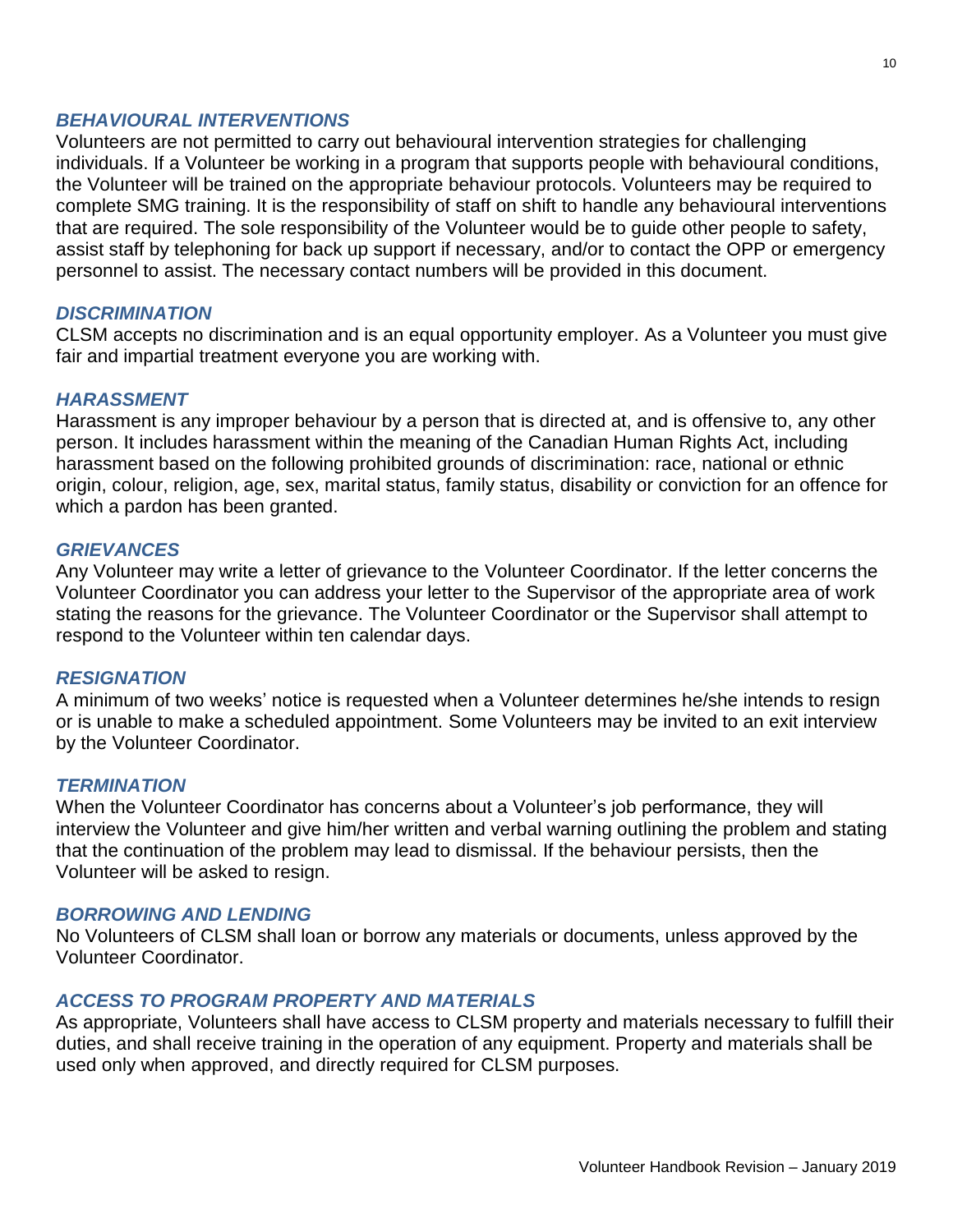#### *RESPECT*

Respect the right to privacy and to be treated with dignity for everyone that you come in contact with.

#### *DIGNITY*

As a Volunteer, you will hear a lot about recognizing and respecting a person's dignity. Dignity is hard to define, but luckily, you do not need a concise definition to respect it. The following guidelines may be of some help to you:

- o Avoid using patronizing tones or terms when talking to an individual. Speak in a tone that you would use with an adult friend. Avoid terms like '**DEARIE**', '**SWEETIE**', or '**HONEY**', call the person by the name she/he prefers.
- o Listen to what a person says to you. Be understanding, patient and most important, responsive.
- o Do not talk about a person's embarrassments to others.

## **\*\*\* IMPORTANT POINTS TO REMEMBER \*\*\***

- 1. When you visit a person supported you are truly a guest.
- 2. Each person has likes, dislikes, interests and opinions.
- 3. Through the years each person has gained a wealth of experience and wisdom. These can be shared, resulting in a mutually enriching relationship.
- 4. Respect the person's confidentiality.
- 5. Your care and concern are important qualities. Demonstrate these to the person; this will let her/him know they are worthwhile.
- 6. Treat everyone with respect.
- 7. No pictures are to be taken of the people CLSM supports without authorization from staff in charge.
- 8. Confidential information should not be discussed with family, community or friends. For assignments use only the person's first name.
- 9. Transportation to and from placement will not be provided. Persons on placement are not permitted to drive CLSM vehicles.
- 10.The people we support are very impressionable. CLSM presents you as a role model. A conservative style of dress is preferred as outlined in the attached dress code policy.
- 11.Do not give out your telephone number or take anyone else's, and do not make after hours plans or commitments with the people we support unless approved by the Volunteer Coordinator.
- 12.Only volunteers that have arranged to be on the placement will be accepted. You will not be allowed to bring along friends or relatives to assist with your placement.
- 13.Placements are to be treated like a job. They help develop good work ethics and help to obtain work experience in a field of interest to you. Courtesy would dictate that you provide appropriate notice when you will be unable to attend.

## **COMMUNICATING WITH THE VOLUNTEER COORDINATOR AND STAFF**

It is important to provide feedback to the Volunteer Coordinator if/when necessary. Let them know what you are enjoying about your Volunteer experience and of any difficulties you may be encountering so that they may be resolved quickly. Communicating effectively with other staff members is an important part of the team approach. Often Volunteers can offer valuable information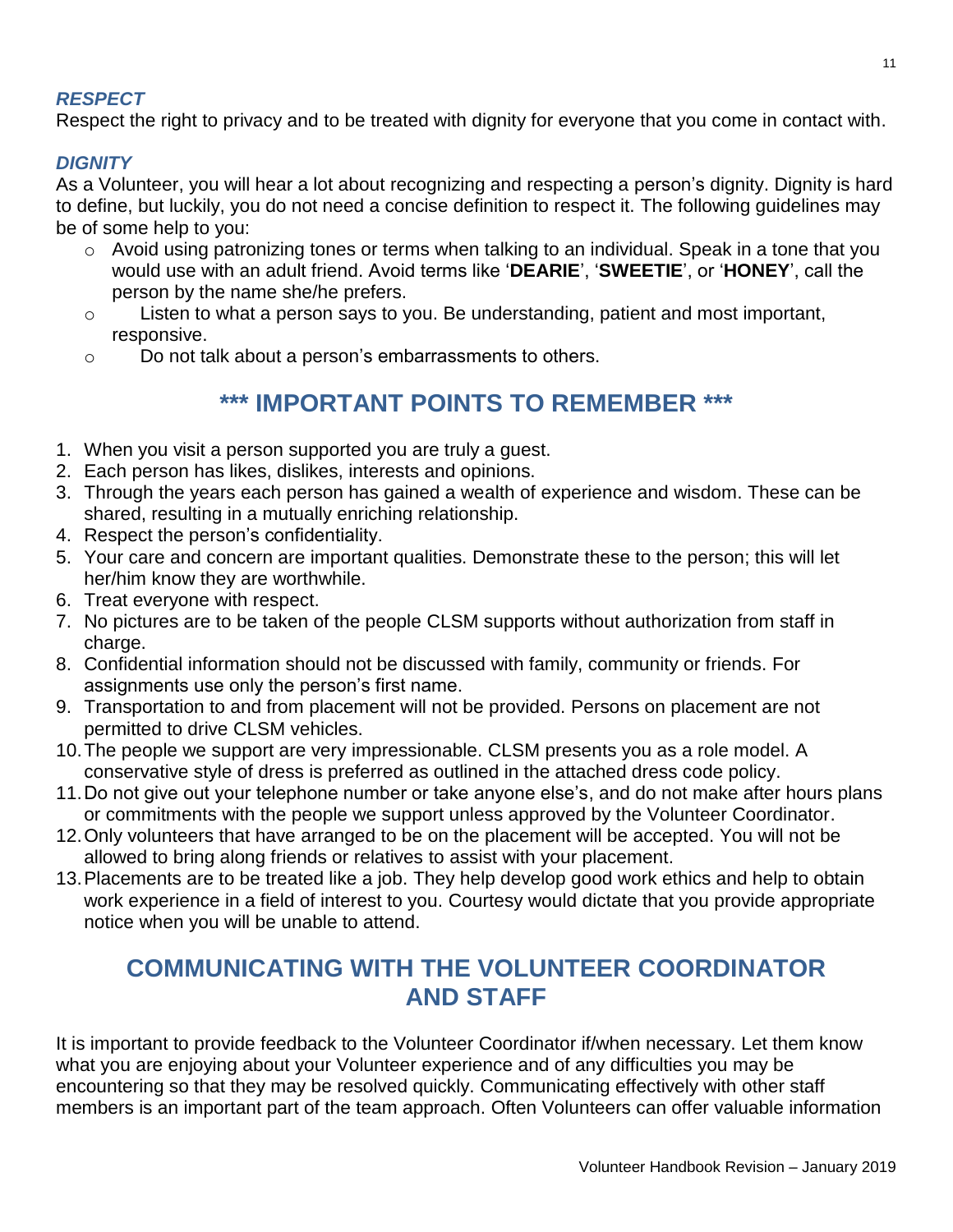to staff which can be useful in daily planning. If you have any concerns regarding a person you are working with or you do not understand what they are trying to tell you, check with a staff member.

## **DIFFERENT WAYS TO VOLUNTEER**

#### *EVENTS, RECREATION AND LEISURE*

Many of the people we support like to participate in recreational and leisure activities and could use your help! CLSM also runs and hosts a variety of fundraisers, festivals, events, and recreation/leisure activities that you could get involved in.

#### *COMMUNITY/FRIENDSHIP SUPPORT*

Many of the people we support would simply like a friend to spend time with out in the community. Activities vary and may include going for lunch/dinner, grabbing a coffee, or going shopping. The people we support may not have as many opportunities to socialize with others in the community. With this type of support, an individual is linked with a Volunteer and the Volunteer welcomes them into his or her daily activities, either as the pair or with the Volunteer's family. This can open up a whole new world for the individual as well as the Volunteer. Individuals and Volunteers are carefully matched on the basis of age, interests and personalities.

#### *GENERAL SUPPOPRT*

CLSM supports over 400 Individuals and roughly 200 staff; if you are looking to help out in or office, we will be able to find someone who needs a hand! Just let the Volunteer Coordinator know your area of interest and they will work to find you a suitable placement.

If any of these positions interest you or you want more information, contact the Volunteer Coordinator Taylor at [twatson@clsm.on.ca](mailto:twatson@clsm.on.ca) or (705) 645-5494, ex 244.